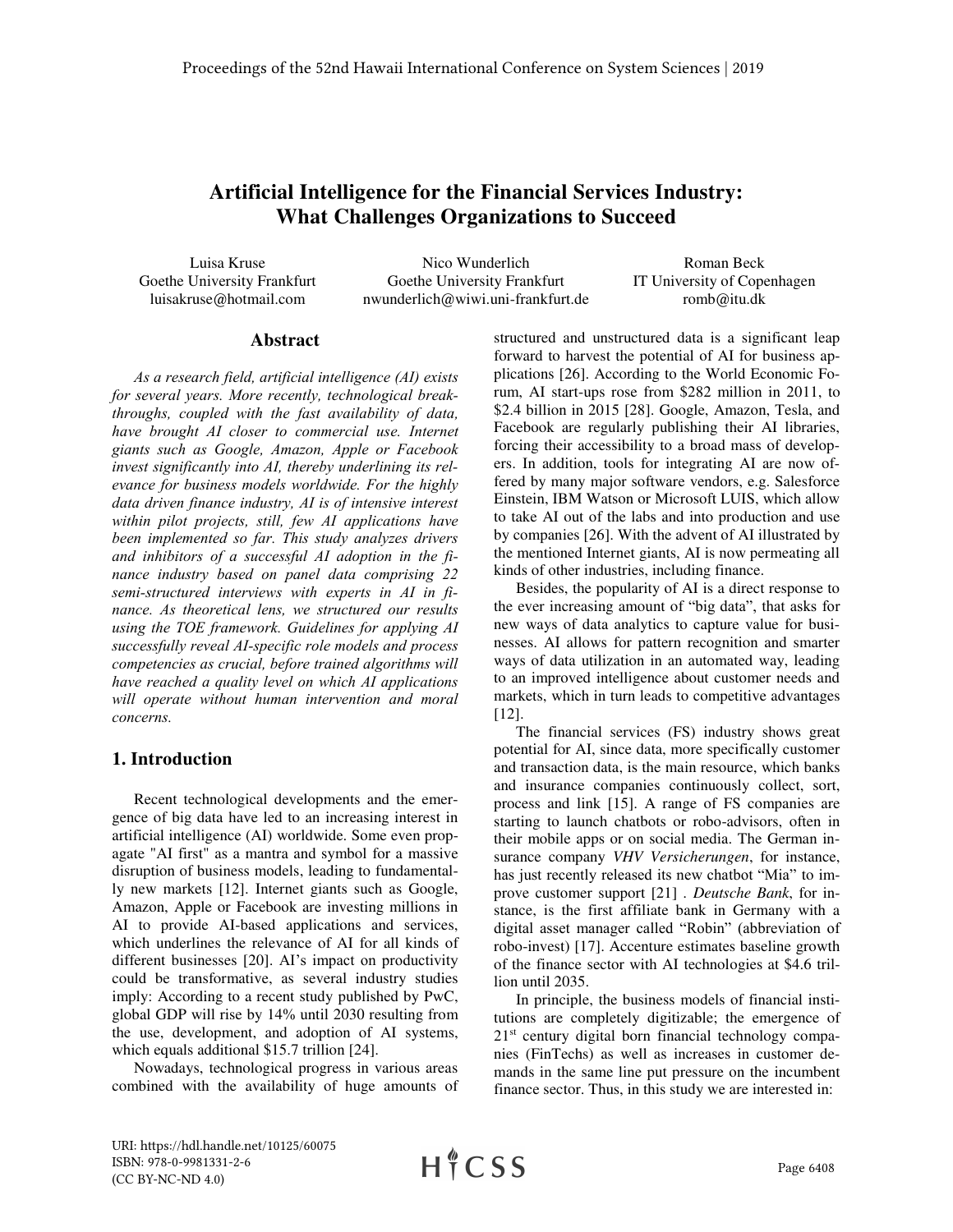*How finance institutions deal with the need for adapting and adopting AI and how they are coping with related challenges.*

To answer our question, we interviewed a panel of AI experts from the German finance industry and supporting sectors and used the TOE framework as guiding theoretical framework. The qualitative empirical data was collected through semi-structured expert interviews, including interviews with experts from leading software providers in the finance industry (such as SAP, IBM, Salesforce, and Microsoft), supplemented by interviews with experts at CxO level. Having analyzed the main challenges associated with AI based on the collected qualitative interview data, we answer each challenge with a respective guideline as second level within the investigation. This analysis highlights the importance of AI for banks and insurance companies to stay competitive while they have to overcome traditional organizational structures and lacking service mentalities to achieve the intended benefits.

## **2. Artificial Intelligence and the Financial Services Industry**

In the finance industry, banks and insurance companies operate in a complicated, competitive business that is facing significant transformation pressure to stay in the market. In this environment, sustaining customer loyalty, which comprises satisfaction, trust, commitment, and perceived value, plays a cental role [3].

Data giants such as Google, Facebook and Apple have already proven that consistent focus on customers and the use of modern technologies can redefine financial service processes. However, traditional FS providers often do not offer enough flexibility and innovation strengths for their clients. FinTech is therefore embraced as a game-changing disruptive innovation capable of breaking up traditional financial markets [18]. Making use of modern, state-of-the-art technologies, these market partipiciants do not build up on legacy architectures. Through lean and agile processes, FinTechs are able to achieve greater customer orientation, lower costs, and accelerating the speed of innovation. These companies, mostly entrepreneurial, have driven major innovations in numerous areas such as payment, wealth management, lending or crowdfunding [18] and have also spurred the adoption of AI and machine learning in FS [28].

The presence of digital born FinTechs, whose business is strongly customer-oriented, forces traditional companies in the financial market to change: At the intersection between customers and institutes, the amount of continously computed information shows great potential for evaluation, analysis, and product

recommendations. A redesign of digital experiences highlights conversational interfaces reshaping from a form-based (rigid default fields or complex forms) to a conversation-based communication: AI provides an opportunity for consumers to interact with companies in a more natural way through writing, talking or even gesturing [11]. Further, the customer segment of socalled digital natives (generations from 1995 onwards) [27] expects experiences from the FS providers similar to those gained with Facebook, Apple, or other digital suppliers. This encompasses easy-to-understand financial products, a very sophisticated arrangement of all information, optimized processes with short throughput, and the adaptability of the product or service to the customer's own needs before and after purchase (customization) [27].

Within this study, the consultation of banks and insurance companies, as well as software vendors emphasizes the accumulation of customer-focused utilization of AI. Though, our analysis identifies that most companies are developing first prototypes of AI, which have rarely been implemented by the FS industry yet. For the most part, prototypes are developed in a clinical environment and for internal use only, in order to identify and test possible use cases (cf. I12.6, I8.4). These cover front office applications such as credit scoring, insurance, or client-facing chatbots. Chatbots or virtual assistants represent one of the few uses carried out by AI interfaces, which are already implemented within banks and insurance companies (cf. I22.5). However, participants complain about the simplicity of today's chatbots and appear rather disappointed with the current applications (cf. I14.8, I4.11). This valuation confirms the classification within financial stability report, which describes current generation of chatbots as simple and as providing general policy information or answers to basic questions [28].

Especially the subgroup of technology industry experts emphasizes the importance of operations-focused appliance, as back-end operations and risk management require a lot of inefficient human support and are often inefficient (chapter 4.2). AI technologies offer potential for cost savings and higher productivity in the financial sector through intelligent process automation and automated customer services. As a result, opportunities arise for enhanced customer experience and engagement, e.g. through faster response times and individualized offerings, which may lead to increased sales and higher revenues. In order to remain competitive and to retain public trust, traditional institutions in finance have to initiate to rely on AI in bits and pieces.

Describing the complexity of AI, countless attempts exist to define the term AI, encompassing a huge variety of subfields and with different focus depending on the respective technical and historical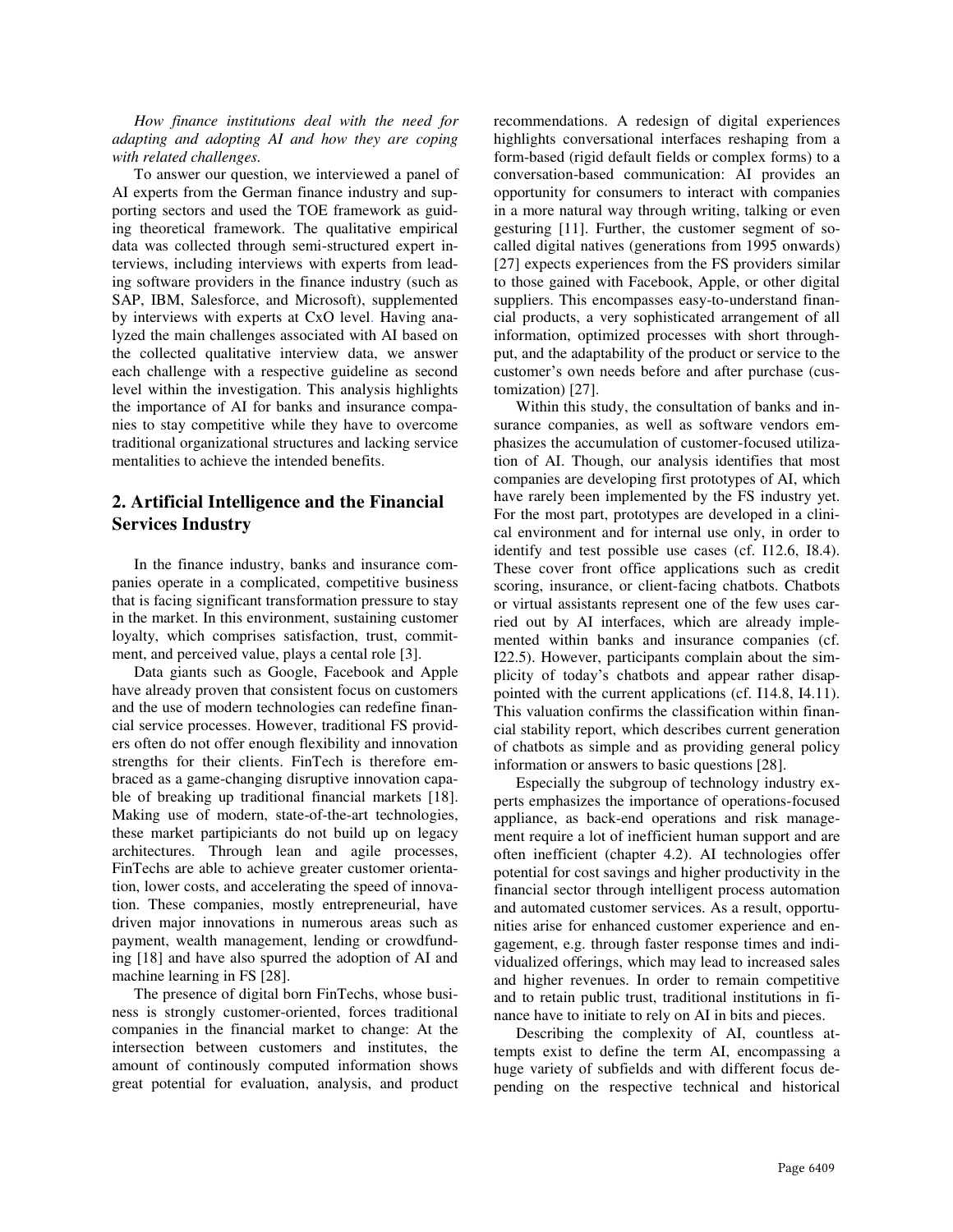origin [12]. For the purpose of this study, *artificial intelligence* is defined as "how to make computers do things at which, at the moment, people are better" [26]. The ability to adapt to different environments and learn to change behavior accordingly is still a particular strength of human beings but one that is now under threat by *machine learning* (ML) advances, which is mainly responsible for the current "AI euphoria" [12]. As an essential part of AI, ML refers to the ability of systems or applications that learn without being explicitly programmed [10]

## **3. The Technology-Organization-Environment Framework (TOE)**

To gain a comprehensive view on the challenges of AI adoption within the German finance industry, this study builds upon the TOE framework developed by Tornatzky and Fleischer in 1990 in the context of technological innovation [29]. The TOE framework is an organization-level theory, which presents the three elements technology, organization, and environment, influencing the process to adopt and implement technology within a firm [4] and has achieved solid empirical approval in analyzing the context of innovations [8]. The *technology context* describes internal as well as external technologies relevant to the firm [31]. Internal technologies refer to the firms existing technologies, which set a broad limit on the pace and scope of technological change that a firm can undertake, while external technologies refer to the availability of new technologies within the market. A range of measures characterizes the *organizational context*, including but not limited to the size of the firm, its managerial structures, and human resources [4]. The structures and regulatory environment of the respective industry are represented by the *environmental context* in which a firm conducts its business. This dimension of the framework includes factors such as the firm's competitors, customers, the government, as well as the community are taken into account [31].

The study at hand focusses on the finance industry, which has received limited attention within research in the context of AI so far. However, the finance industry has been investigated by means of the TOE framework in various other domains. Zhu et al. (2004) for example studied e-business adoption in the finance industry applying the TOE framework in order to structure survey data from 612 firms in 10 countries [31]. Another more recent study analyzes the value-based adoption of big data analytics using the TOE framework, which is a subject area closely related to the field of AI [30]. The study outlines the main reasons for non-adoption of big data analysis, using a similar approach as our investigation. Therefore, we deem the TOE framework as an appropriate theoretical background for investigating the challenges of AI adoption for the FS industry.

### **4. Data Analysis and Results**

The goal of this investigation is to understand which challenges banks and insurance companies face in order to adopt AI and to provide guidelines how to answer these challenges. In the following, first the main challenges associated with the adoption of AI within the German finance industry are extracted from the executed data collection; second, guidelines are derived from both interview results and further extant scientific literature. Following the TOE framework, this section is structured into the three dimensions technology, organization, and environment. The experts' statements build up the respective chapters of the TOE dimensions: During the analysis, the TOE framework revealed as an appropriate theoretical based structuration since all relevant aspects in a firm's context are embraced. Analyzing the qualitative data, we refer to the interview (Ix) and the corresponding text passage (.xx) when presenting the results, as follows: (cf. Ix.xx).

### **4.1. Challenges in AI Adoption Based on the TOE Framework**

**4.1.1. Technology context.** As one main result, two-thirds of the interviewees state a lack in the *availability and quality of training data* as prohibiting further AI adoption, which prevents FS firms from using these AI enhanced solutions or products (cf. I12.4). The perceived lack in data quality in our sample derives from an immanent AI characteristic: the algorithm learns from exposure to known examples of input and output data, which means the way an AI system fulfills its purpose is trained. Therefore, AI requires huge amounts of training data. As the interviews reveal, a lack of sufficient of digitally available data exists to train an AI system appropriately; or if so, data privacy issues prevent firms from using this data (cf. I12.4). Although data, more specifically customer and transaction data, is the resource which banks and insurance companies collect, sort, process and link, the shortage of AI training data can be traced back to the fact that many established FS providers are still set up *analogical* in their core: Still, many business processes are still too paper-based, reducing the actual amount of digitally available data.

Furthermore, some of the experts claim a lacking *market overview* as prohibiter in enhancing data quality. This is more surprising since today AI engines are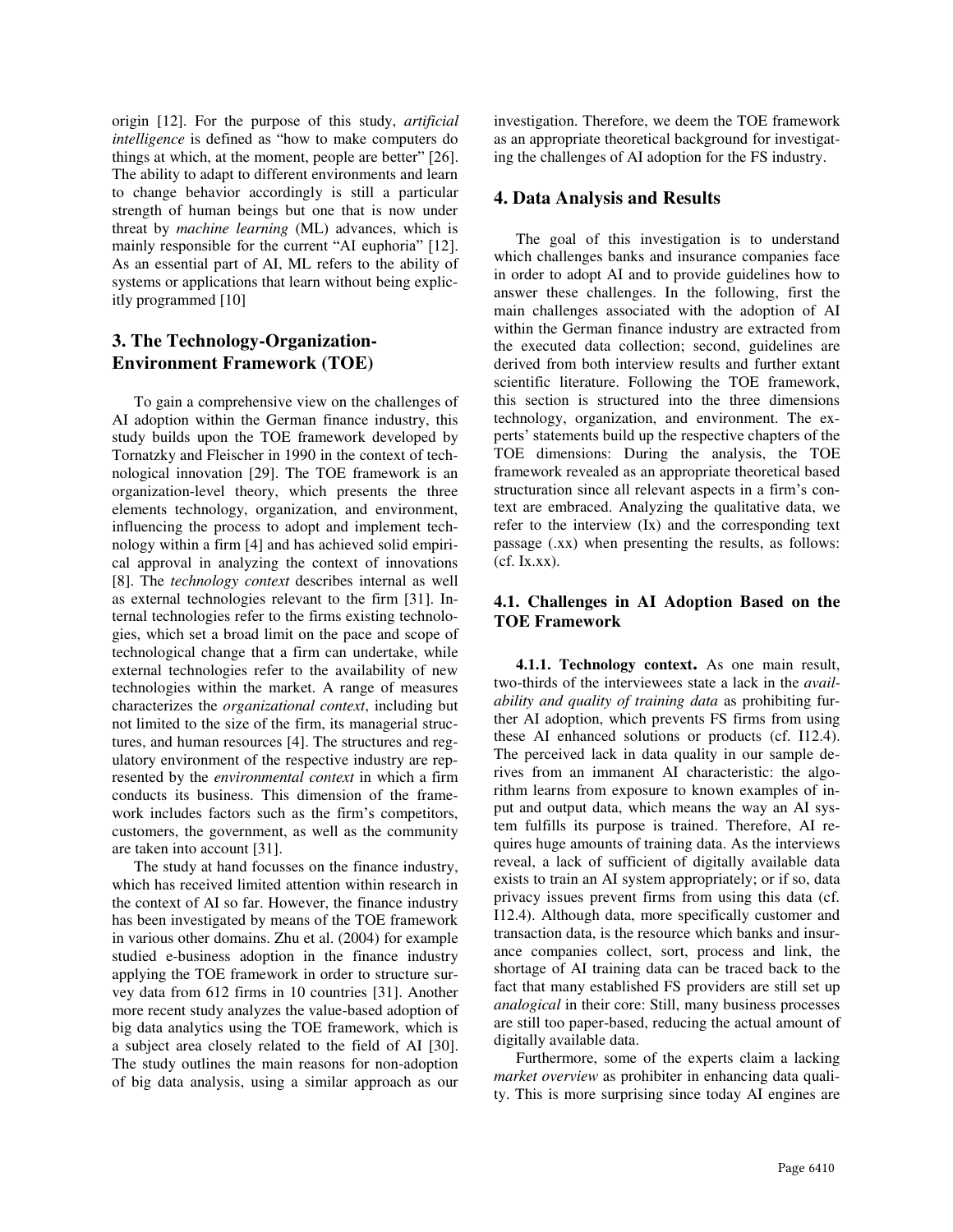offered by all large software providers such as Microsoft' LUIS, IBM Watson, Amazon Lex, SAP Leonardo, or Salesforce Einstein. Complementary, a large number of providers exist who enjoy high visibility in the market as start-ups (cf. I20.5, I6.3, I12.3).

The interviews reveal that the *existing IT architectures* often form a *legacy ballast* which is difficult to reform and which limits digital transformation and therefore the use of AI (cf. I20.6). The study finds that several difficulties for businesses in implementing AI algorithms exist, which reflects the companies exiting IT infrastructures as well as AI's respective technological characteristics. Legacy ballast refers to IT architectures, which have been gradually expanded since the 1980s but often have not been continuously renewed. The current status lowers the speed of innovation and binds financial as well as personal resources (cf. I21.11).

In addition, the analysis of the interviews identifies a major challenge for banks and insurance companies to achieve levels of quality assurance in AI-supported decisions (cf. I20.13, I17.13). Still, it is desirable that AI results, e.g., calculations, forecasts, and following processes or decisions of information systems, are transparent and comprehensible. As mentioned, the AI based systems' intent is programmed, but the process to fulfill its purpose is trained. Products or processes with included AI components will therefore act differently over time. This also implies specific *risks* for businesses, which include for example biases in training data. The benefit of an AI solution is highly dependent from its prior training. As structural biases of training data lead to unwanted outcomes, data quality defects need to be identified and eliminated quickly. Further, the AI itself, its training data, or the user might generate output that is not aligned with *ethical standards*. To describe this lack of continuous high quality level AI output, the decision-making process of an AI solution is often compared to a "black box" with little to non-transparency (cf. I8.11, I17.13). Thus, further control mechanisms need to be established to monitor the AI's behavior and its compliance to existing regulations and standards. Especially, a major challenge for FS is therefore, to build trust and transparency into AI solutions to leverage its full potential.

Structuring our findings by means of the technological context leads to the following results:

- **1** Banks and insurance are challenged by providing the respective *quantity and quality* of the data an AI system needs to create value for the enterprise.
- **2** Since AI engines are offered amongst all big tech companies, the *market transparency* and pure availability of technology providers cannot be identified as slowing down AI adoption within FS.
- **3** With regard to the company's existing IT architecture, the study shows that *the maintenance of exiting IT architectures* lowers the speed of innovation and binds financial as well as personal resources.
- **4** Referring to the factor of technological characteristics, the study finds that the *lack of transparency* into the AI "black box" is often met with reserve and leads to a slow AI transition (cf. I20.13).

**Table 1. Challenges structured within the TOE framework in allusion to Tornatzky and Fleischer (1990)**

| <b>Technological context</b>  |                                                                                                                                                                                                                            |  |  |  |
|-------------------------------|----------------------------------------------------------------------------------------------------------------------------------------------------------------------------------------------------------------------------|--|--|--|
| Technological<br>readiness    | 1 Availability and quality of training data<br>2 Vague market: Availability of AI enhanced<br>products and solutions for banks and insurance<br>companies<br>3 Extant IT infrastructures as prohibitor                     |  |  |  |
| AI Character-<br>istics       | 4 AI specific characteristics, which most im-<br>portantly refer to its lack of transparency<br>("black box"): risk, compliance, and ethical<br>standards of AI made decisions                                             |  |  |  |
| <b>Organizational context</b> |                                                                                                                                                                                                                            |  |  |  |
| Organizational<br>readiness   | 1 Professional expertise in AI skills<br>2 Hierarchical structures and willingness to<br>change of the employees<br>3 Changing process competencies<br>4 Agility to adapt firms resources (financial,<br>technical, human) |  |  |  |
| Top-<br>management<br>support | 5 Support of the top management in the adop-<br>tion of AI technologies                                                                                                                                                    |  |  |  |
| <b>Environmental context</b>  |                                                                                                                                                                                                                            |  |  |  |
| Industrial<br>Characteristics | 1 Traditional data protection as part of core<br>business<br>2 Competitive environmental pressures<br>(FinTechs)<br>3 Lacking customers and community support<br>driven by moral concerns and uncertainty                  |  |  |  |
| Governmental<br>Regulations   | 4 BCBS239 or MiFID requires investment in<br>documentation and regulatory reporting<br>Competitive pressures as government regula-<br>tion opens up for new entries (PSD2)                                                 |  |  |  |

**4.1.2. Organizational context.** Most importantly, the experts state that organizations are facing a severe knowledge gap regarding *digital skills* of their workforce (cf. I4.14, I8.15). According to the group of banks and insurance companies in particular, job profiles such as *Data Scientists* or so-called *Requirement Engineers* are desperately needed (cf. I11.13). Additionally, many of the surveyed experts outline that in the future, it will be less a question of hard skills, but instead the mindset and the *willingness of employees to change* will play a much greater role (cf. I17.11, I10.11). The challenge in this context is constituted by how employees can be enabled to increasingly focus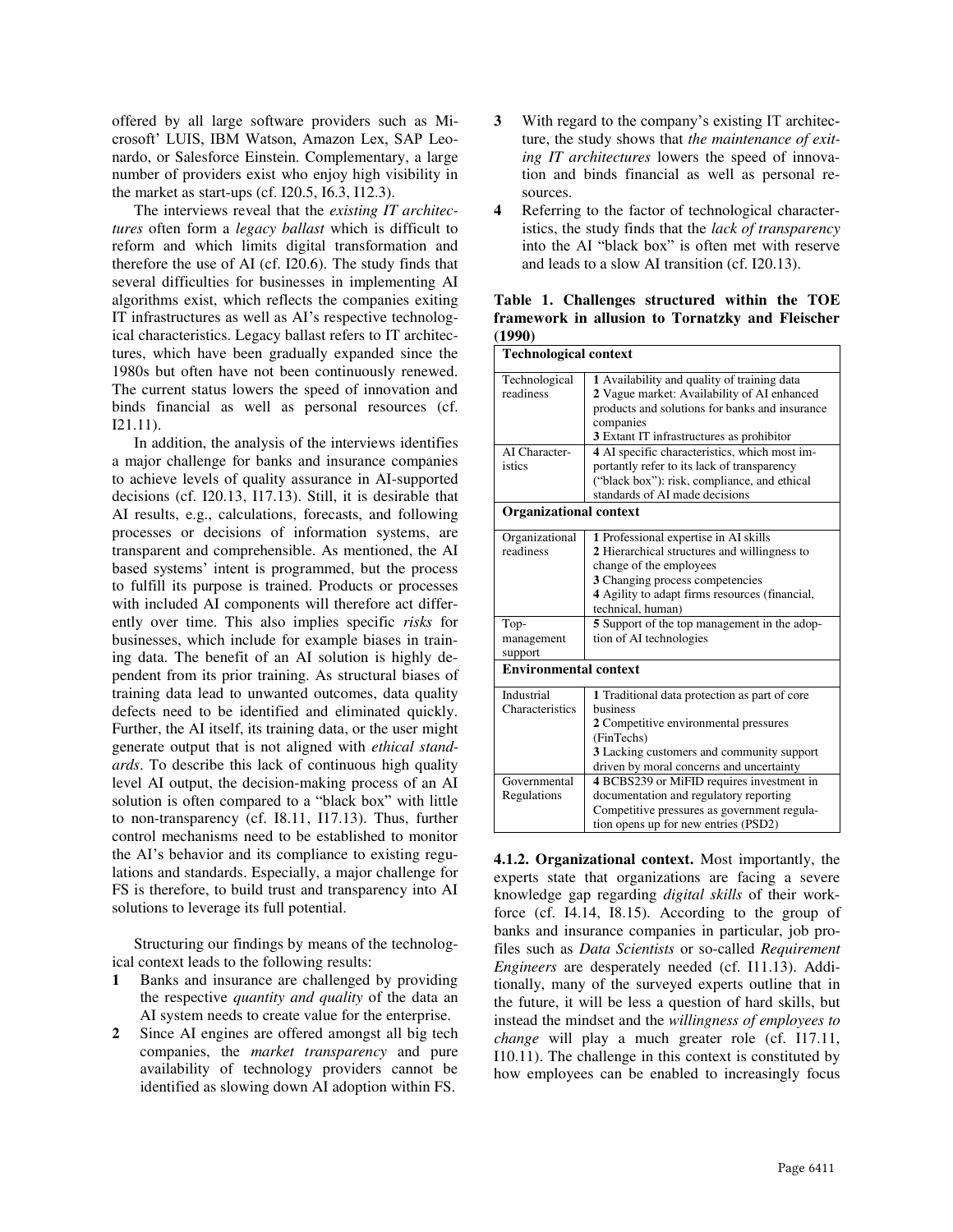on problem-solving tasks and implementing activities (cf. I12.11, I10.11, I17.11).

Accelerating for digitization and AI adoption also leads to the fact that companies have less need for certain types of work roles and consequently more demand for changing *process competencies*, according to the surveyed experts. The study outlines that operational changes are visible in the following areas, where AI deployment is particularly promising: A) situation recognition, B) decision support and C) development and forecast. According to our analysis, these activities, which can be classified as routine activities, will no longer be in demand on the labor markets with the use of AI technologies (cf. I22.12). Further, conceivable sales tasks or standard advice step into the light, since digital assistants allow automated interactions with customers (cf. I3.18, I19.2).

Another challenge especially for banks and insurance companies identified by the experts aims at bridging the gap between legacy and digital operations, as the former often hinders or sub-optimizes valuable investments in the latter [2]. The study finds that culturally rewriting this friction is a necessary prerequisite for creating value through AI technologies (cf. I21.11).

On the other hand, some participants state that as long as digital natives have not yet reached top management positions, there will be hardly any change in the established structures of the companies and new technologies will continue to collide with old ways of thinking (cf. I12.4). *Top management support* can therefore be identified as an important factor for successful AI adoption (cf. table 1).

Summing up, the collected arguments indicate organizational readiness as well as top-management support as major factors for innovation adoption within the TOE framework (cf. table 1). Based on our results, both elements are strongly supported within the arena of AI:

- **1** *Skills* and *technological knowledge* appear to be most important and at the same time the most challenging aspect with regard to a successful AI adoption. This is even more a relevant finding, since this factor was excluded from previous studies on IS adoption. This factor suggests to question how to enable employees to fulfill higher quality tasks, since the experts claim that companies will have less need for certain types as computers get more powerful.
- **2** *Willingness to change* of the firms' employees and changing *process competencies* reflect major challenges for banks and insurance companies. People have to leave their accustomed environment, learn to work more closely with other departments and to deal with an artificially intelligent system.
- **3** Speed in processes, as well as the continuous training and the associated risks of an AI system require *higher agility* and faster adaptability within the enterprise and its employees
- **4** Hierarchical organizational structures and missing *top-management support* across processes forestall the required agility and adaptability with regard to the implementation of AI enhanced solutions.

**4.1.3. Environmental context.** AI requires massive data analysis, which can only be realized by moving data into decentralized data centers, namely "the cloud". The surveyed expert find that the FS industry is still concerned about losing control on their own data, since this data is the core value of their business (cf. I17.6). In addition, security breaches, data leaks, and unauthorized access to data that is used for training of AI or is utilized as input data for it, need to be avoided, since it has significant impact on the output of the AI system. For these reasons, *data protection* issues have been identified as a major challenge for AI adoption within the finance industry (cf. I18.3, I1.13).

For the finance industry, the results provide market disruption by *FinTechs* on the other hand as accelerating AI adoption within the FS industry. The emergence of FinTechs forces established FS provider to change, as FinTechs especially benefit from their leanness, agility, and innovation strengths [18]. Especially within the banking sector, FinTechs put pressure on the established firms to optimize their processes, systems, and products (cf. I20.8).

Distancing from the previous finding, the surveyed experts further outline that especially traditional financial providers are confronted with a huge number of *regulatory requirements*, which ties up personal as well as financial resources (cf. I10.7). Documentation and regulatory reporting force FS providers to invest heavily. Consequently, there is only few budget left that can be allocated to digital transformation projects such as AI (cf. 110.7). Regulatory requirements include, for example, requirements in risk departments (BCBS239); further regulations exist on the market side, such as the *Market in Financial Instruments Directive* (MiFID) and MiFID II (effective on the 3rd of January 2018), both aiming to restore trust in the financial markets [16]. At the same time, governments' market regulation provides a generous regulatory environment for FinTechs in order to stimulate global financial innovation and competitiveness [18], e.g. the *Payment Services Directive 2* (PSD2) that requires banks to give other financial service providers and socalled third-party providers access to their customer data.

The surveyed experts further claim that *moral concerns* and uncertainty challenge AI adoption and em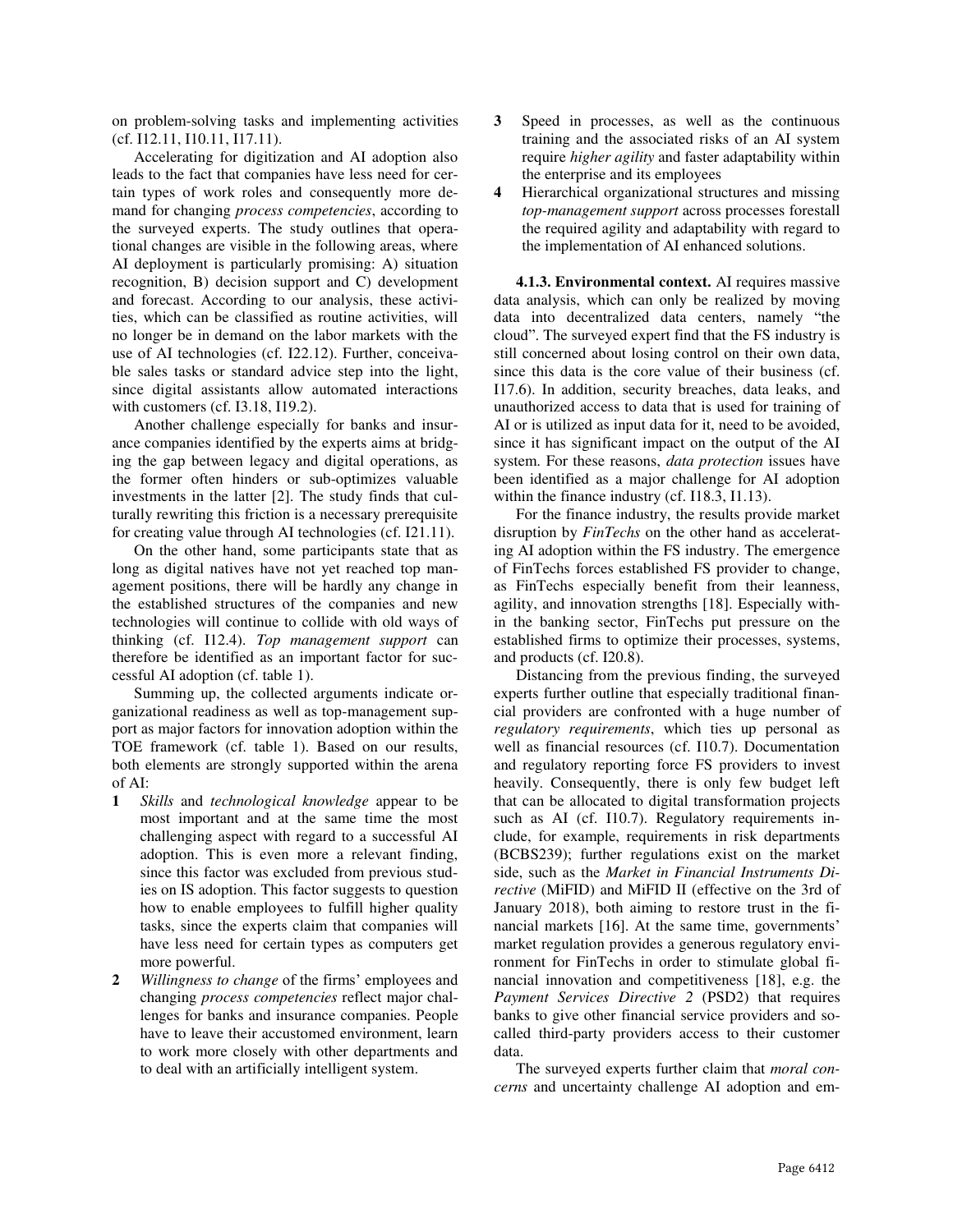phasize the importance of the development of moral and ethical frameworks. Dealing with hopes and fears of new technological innovations and shaping this phase of change well is a major challenge within society (cf. I6).

The previous findings support the environmental context as the third critical TOE dimension for innovation adoption (cf. table 3). Since the global financial crisis, the FS landscape faces an increase in risk awareness as well as regulatory intervention and regulatory requirements [15]. A study by Zhu et al. (2004) found that government regulations play a significant role in the adoption process of e-business [31], while the current investigation finds similar results with regard to AI adoption:

- **1** Traditional data protection is part of the core business of the finance industry
- **2** On the other hand, the emergence of FinTechs spurs traditional FS provider to change.
- **3** Regulatory requirements such as BCBS239 or MiFID exceedingly cohere financial and personal resources of finance institutes. At the same time, government regulation opens up for new market entries.
- **4** Moral concerns are slowing down the pace of AI adoption

#### **4.2. Practical Guidelines for AI Adoption**

In the context of the TOE framework, this study identifies several challenges for the FS industry with regard to successful AI adoption, which resulted from the data analysis. We will now discuss practical recommendations based on the lesssons learned from the analyzed AI projects on how to move forward with AI in finance, therby exactly answering the respective challenge identified within the respective TOE context presented in the previous chapter 4.1.

**4.2.1. Technological implications.** Our study finds that the lack in *data quantity and quality* is highly underestimated when it comes to AI deployment and represents a major challenge for the finance sector. The immense benefit from an AI system is highly dependable to its prior training. ML always requires prior input and output data for the initial learning process and a sufficient amount of available data to train the system. How much "sufficient" actually is, depends on a variety of factors such as complexity of data, type of task and many more [25]. Therefore, companies need to make sure the data needed is digitally available and if so, the data is on a quality level where it can be used to draw value-adding conclusions.

In addition, legacy ballast of extant *IT architectures*, analogue business processes, and the resulting

lack in data quality reduces the speed of innovation in the FS, therefore promoting the use of modern IT architectures, so-called services oriented architectures (*SOA*) [13]. Based on the collected data, we recommend the use of micro services, which were proved of particular importance herein, offering flexibility than monolithic IT architectures (cf. I20.6). Micro services refer to stand alone software modules that contain only one single function [5], which place demands on the *agility* of the organization and infrastructure of development (cf. I20.6). With regard to a companies' entire IT infrastructure, these changes imply an IT of two speeds ("*2-speed IT*"): The traditional IT infrastructure keeps operating, designed for security and stability of the core banking/insurance system - complemented by a second infrastructure supporting fast and flexible application development and deployment [23].

Providing recommendations for the specific technological AI characteristics, the "black box" functionality of an AI system requires quality assurance, which sounds like a contradiction in itself. However, in order to succeed with further adoption of AI, banks and insurance companies need to make a system trustable and explainable, resulting in specific AI governance and control. The analyzed *risk* complex demands for AI adapted *risk management.* Further, the compliance requirements need to be fulfilled, especially for systems operating "live" and direct in customer interaction, e.g. to avoid the documented ethical violations (cf. I14). Where technological, data based training on the current level reaches its limit, organizational structures, meaning human intervention, is required. Therefore, the solution to this need to be addressed within the organizational context. Subsequently organizational consequences are discussed in the following.

To conclude and with regard to a successful AI adoption and deployment, our study suggests guidelines for banks and insurance companies in the technological context (cf. table 2, technological context):

- **1** Ensure sufficient training data and avoid biases and inconsistencies in training data structure
- **2** Achieve an extended market overview on AI providers (e.g. through consulting services)
- **3** Modernize their IT architectures (SOA and 2 speed IT) and deploy micro services (only feasible for already digitally advanced organizations)
- **4** Develop quality assurance systems

**4.2.2. Organizational implications.** Based on our analysis, we highly recommend companies to maintain a workforce with AI related skills. Skill development as well as technology enablement among existing employees plays a major role with regard to successful AI adoption. However, hiring additional employees with professional expertise in AI or bordering fields appears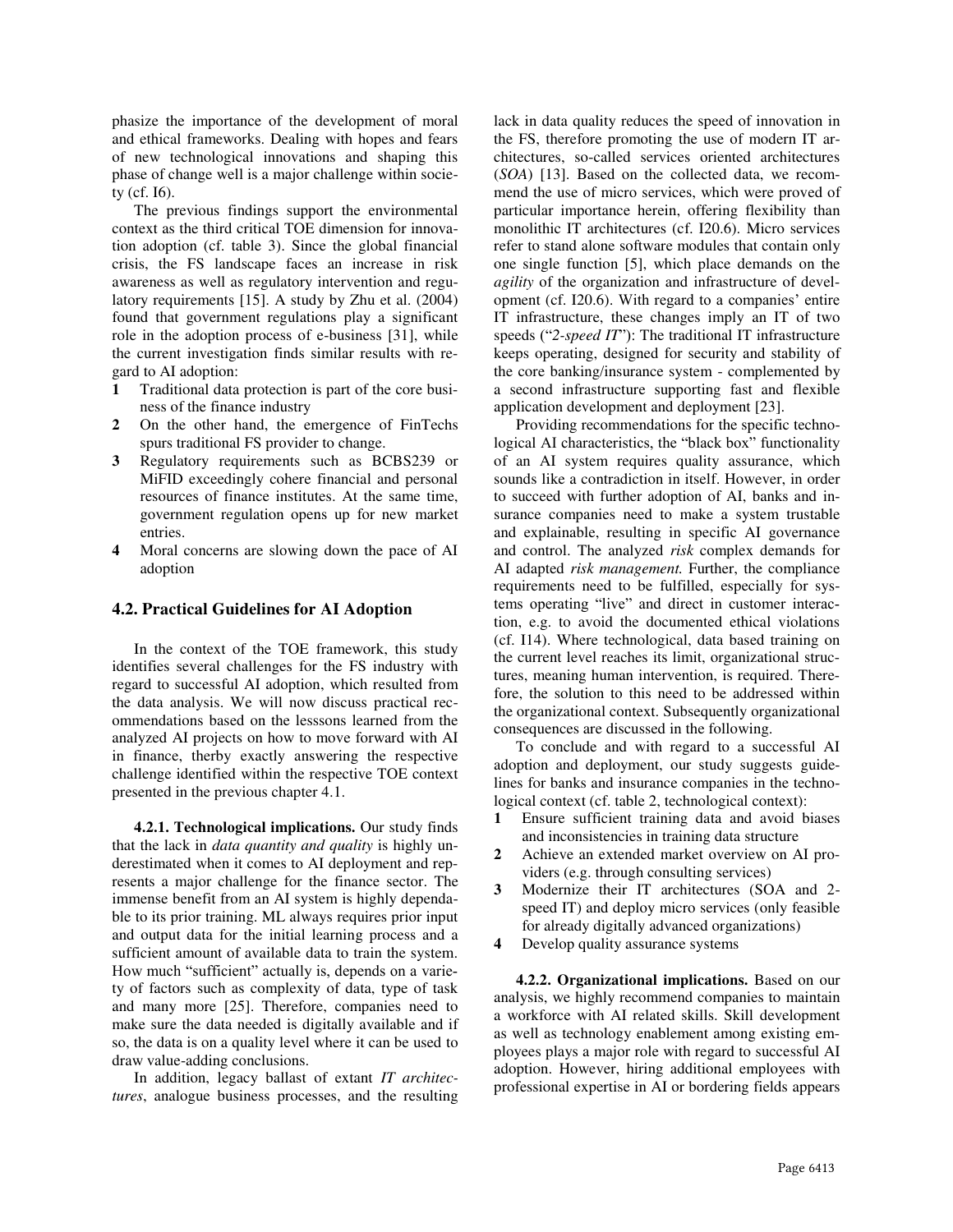appropriate. Within the existing traditional top-down hierarchy, there is little focus on nontraditional and new types of stakeholder, and small room for employees to change [2]. We therefore recommend firms to consider constellations such as the incubator model known from innovation management, which is likely to experience an increased usage in the course of AI [16]. In business context, people refer to this model as *Digital Labs* or *Digital Units*, ideally, combining ifferent roles and skills, such as data privacy, legal, IT and business (cf. I14.17). Employees operate without hard pressure on results and fixed deadlines, instead focussing on innovative prototypes and solutions (cf. I12.6).

**Table 2. Practical guidelines structured within the TOE framework in allusion to Tornatzky and Fleischer (1990)**

| <b>Technological context</b>                  |                                                                                                                                                                                                                                                                                                                                                                                                                                                                   |  |  |  |
|-----------------------------------------------|-------------------------------------------------------------------------------------------------------------------------------------------------------------------------------------------------------------------------------------------------------------------------------------------------------------------------------------------------------------------------------------------------------------------------------------------------------------------|--|--|--|
| Technological<br>readiness                    | 1 Ensure sufficient training data by evaluating<br>each use case carefully, also avoid structural<br>biases in training data<br>2 Extended market analysis to achieve en-<br>hanced market overview of AI products and<br>solutions<br>3 Modernize IT architectures (SOA and 2-<br>speed IT) and deploy micro services                                                                                                                                            |  |  |  |
| AI Character-<br>istics                       | 4 Our solution for the AI "black box" charac-<br>teristics mainly refers to the organizational<br>context; from a technological perspective,<br>improved algorithms (again highly dependable<br>on previous training) would benefit the prob-<br>lem                                                                                                                                                                                                              |  |  |  |
| <b>Organizational context</b>                 |                                                                                                                                                                                                                                                                                                                                                                                                                                                                   |  |  |  |
| Organizational<br>readiness                   | 1 Develop and hire AI professional skills<br>2 +3 Create a working environment for new<br>hires AND existing employees where they can<br>promote technological innovation and over-<br>come hierarchical structures<br>3* Reacting to the "black box" phenomenon,<br>guarantee ethical standards by AI governance:<br>AI risk management & AI compliance man-<br>agement<br>4 Further promote agility to adapt firms re-<br>sources (financial, technical, human) |  |  |  |
| Top-<br>management<br>support                 | 5 Create awareness in top management posi-<br>tions to alloctae budget in order to fundamen-<br>tally modernize and digitize their business -<br>top management support enables and stimulates<br>organizational change                                                                                                                                                                                                                                           |  |  |  |
| <b>Environmental context</b>                  |                                                                                                                                                                                                                                                                                                                                                                                                                                                                   |  |  |  |
| Industrial<br>Characteristics<br>Governmental | 1+2 By making AI explainable and valuable,<br>firms will overcome traditional data protection<br>and utilize extant proprietary data resources to<br>compete with FinTechs<br>3 As an ethical framework, AI code of conduct<br>serves to build trust in AI. This may influence<br>and desensationalize public discourses around<br>moral concerns about AI<br>4 Financial institutions must achieve space for                                                     |  |  |  |
| Regulations                                   | innovation within their working environment<br>and despite governmental regulations                                                                                                                                                                                                                                                                                                                                                                               |  |  |  |

Since AI is able to learn independently, the systematic weaknesses of AI systems, such as intuition or variability, which will remain short-term to mid-term in a change of work roles executed by humans within business processes of many tasks. The more complex the decision-making situation, the more human judgment must be involved in the process (cf. I11.12The study finds that a central prerequisite for an AIoriented working environment is therefore not only to promote AI, but also human intelligence (cf. I10.10, I5.8). Society and firms need to massively invest in digital education, information literacy and the courage in making one's own judgements and decisions at all levels of education to fulfil the demand of *changing process competencies* in order to make the interaction between humans and machines a success (cf. I10.10). Especially reflecting the changing *process competencies* from the organizational challenges and ensuring for AI specific *data quality* of training algorithms, many interviewees for instance consider the position of an "*AI Trainer*", who would be involved in the development and improvement of an AI system during ongoing operations (cf. I10.17). Since there is no other technology like AI fulfilling its purpose trained rather than programmed, this poses an innovative position within IT (cf. I10.17.). In reference to the challenging AI black box mechanism, we find that an *AI Trainer* could be the first instance to improve government as well as risk management and therefore promote trustable and explainable AI.

The study further finds that companies, which want to rely on AI competencies in their processes and resulting products in future, will experience a considerable acceleration of their business processes and/or product lifecycles through higher automation (cf. I12.1). Speed in processes, as well as the continuous training and the associated risks of an AI system require *higher agility* and faster adaptability of the enterprise and its employees. For example, a customer does not usually respond to an e-mail as quickly as to a chat: In other words, a simple AI-supported chat bot is nice to have, but consequently all related processes within the organization must also be accelerated (cf. I20.9). Otherwise, the added value is questionable, leading to frustration on the end user side.

We further suggest that consulting companies to create awareness for *top management support* resulting in banks and insurers spending money in order to fundamentally modernize and digitize their business. The role of the Chief Digital Officer (CDO) is from particular importance here and, as a "next step" expanding the role of the *AI-Trainer*, a Chief Artificial Intelligence Officer (C"AI"O) is increasingly being discussed amongst large enterprises, intending to link and optimize existing operations with new digital components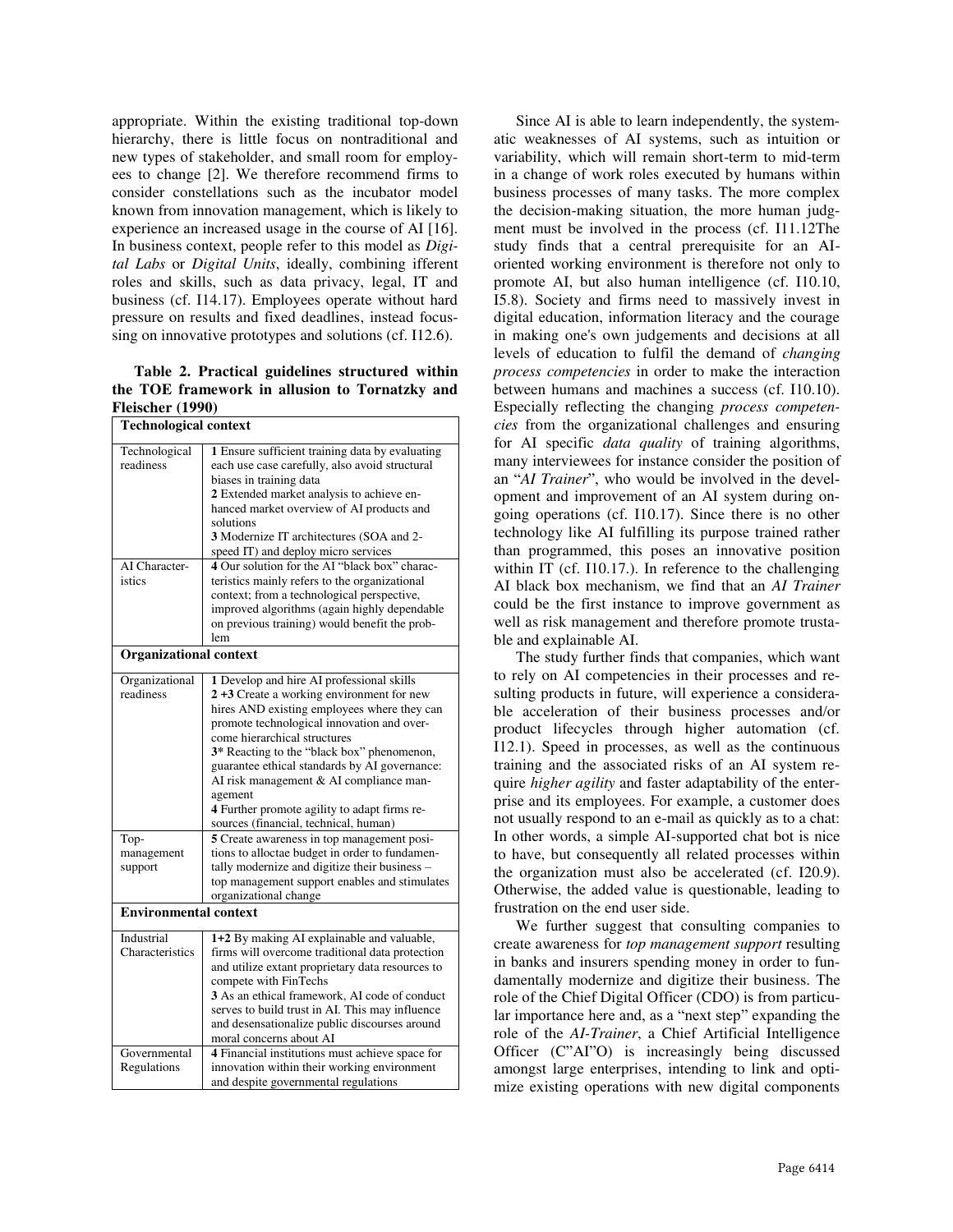such as machine learning, develop AI strategies, or transforming unused data silos for the use with AI [12].

To conclude, in the organizational context banks and insurance companies should consider:

- **1** Develop AI-related *skills* of existing employees within the firm and hire further professional skills
- **2 + 3** Create a working environment to experience with digital innovations. Firms need to overthink their traditional top-down hierarchy and promote innovative working models. (e.g. *Digital Labs/Units*)
- **3\*** To enhance transparency and control of the AI ("black box"), guarantee ethical standards: *AI risk management, AI compliance management, AI governance*. The solution to this technological challenge can be addressed by creating new roles in the workplace, e.g. an *AI Trainer*.
- **4** Understand that AI does not exist in a vacuum. Its capabilities will be intervened with the development of all other technological innovation and require *agility* and *speed in processes*.
- **5** Companies need to create awareness and positions for *top management support* for the importance of modernizing and digitizing their business (e.g. through consulting or the development of CDO or a C"AI"O)

**4.2.3. Environmental implications**. In media, AI is often burdened with negative associations such as massive unemployment or dangerous super-intelligent robots, much of which is science fiction. To a large extent, AI-based algorithms learn independently from huge amounts of available data. The example of *Microsoft Tay* shows that this can sometimes go in the wrong directions and the concerns regarding AI are not unjustified. *Tay*, a chatbot built by Microsoft, was exposed to the Facebook community in order to be trained by them without any control from its owners. Within just one day, it had posted radical right-wing and sexist statements so it had to be taken off the internet immediately [12]. In order not to further stir up mistrust against AI, the study suggests that companies should develop a *code of conduct* for AI in the future. According to the study participants, first initial approaches in developing an AI related code of conduct have already been developed (cf. I14.4).

As it stands, AI is confronted with both, huge excitement and apprehension. AI adoption can only be successful by appropriately guiding the society's expectations with regard to business impacts and threats (cf. I10.19). This evolving opportunity must not be wasted by a social debate disrupted between two sides either recognizing opportunities or risks only. Conversely, large parts of the society as managers, employees, associations or politicians have to recognize

that traditional behaviors, habits and organizational structures are always the response to past experiences. It may also be necessary for them to evolve [6].

Not having found a concensus of what AI really is or can do, AI is already subject to regulation. While the broader debates about AI continue and additional *regulatory requirements* look sure to follow, firms spent huge amounts of budget on documentation and regulatory reporting. Subsequently, in the first place firms must succeed in creating space for innovation within their working environment and despite governmental regulations. Otherwise regulation will stifle innovation and give other economic areas competitive advantage.

To conclude and with regard to the environmental context our study suggests the following:

- **1 + 2** Desensationalize discourses around the topic of AI to overcome traditional *data protection*. Utilization of the "gold treasure" of proprietary data collected over the years may forearm traditional FS companies against *FinTechs*. Expectation management is essential to understand that AI is neither a miracle cure nor a killer robot.
- **3** While companies should focus on making AI trustable, explainable, and valuable to answer *moral concerns*, politicians should focus on digital education and define *ethical standards*.
- **4** *Regulatory requirements* shall leave companies enough space for creating innovation with AI. Over-regulation binds financial resources and leads to organizational inertia instead of stimulating for innovation.

## **5. Discussion and Conclusion**

Modern technologies like AI do not provoke change on their own - this study demonstrates that AI adoption still opposes great demands to FS firms. Applying the TOE framework to structure the results, the analysis of the conducted interview shows that AI adoption is subject to critical success factors. These factors mainly derive from the challenges associated with the continuous digitization of all business processes and a structural change of established organizations. The derived guidelines demonstrate how employees and organizations as a whole must be able to use AI technologies in an appropriate and effective way (cf. I21.11). This study shows that AI is changing the physics of FS, weakening the bonds that have historically held together financial institutions, while creating centers of gravity where new and old capabilities have to be combined in unexperienced ways.

Tables 1 and 2 present the segregated factors and respective guidelines that were identified according to the three elements technology, organization, and envi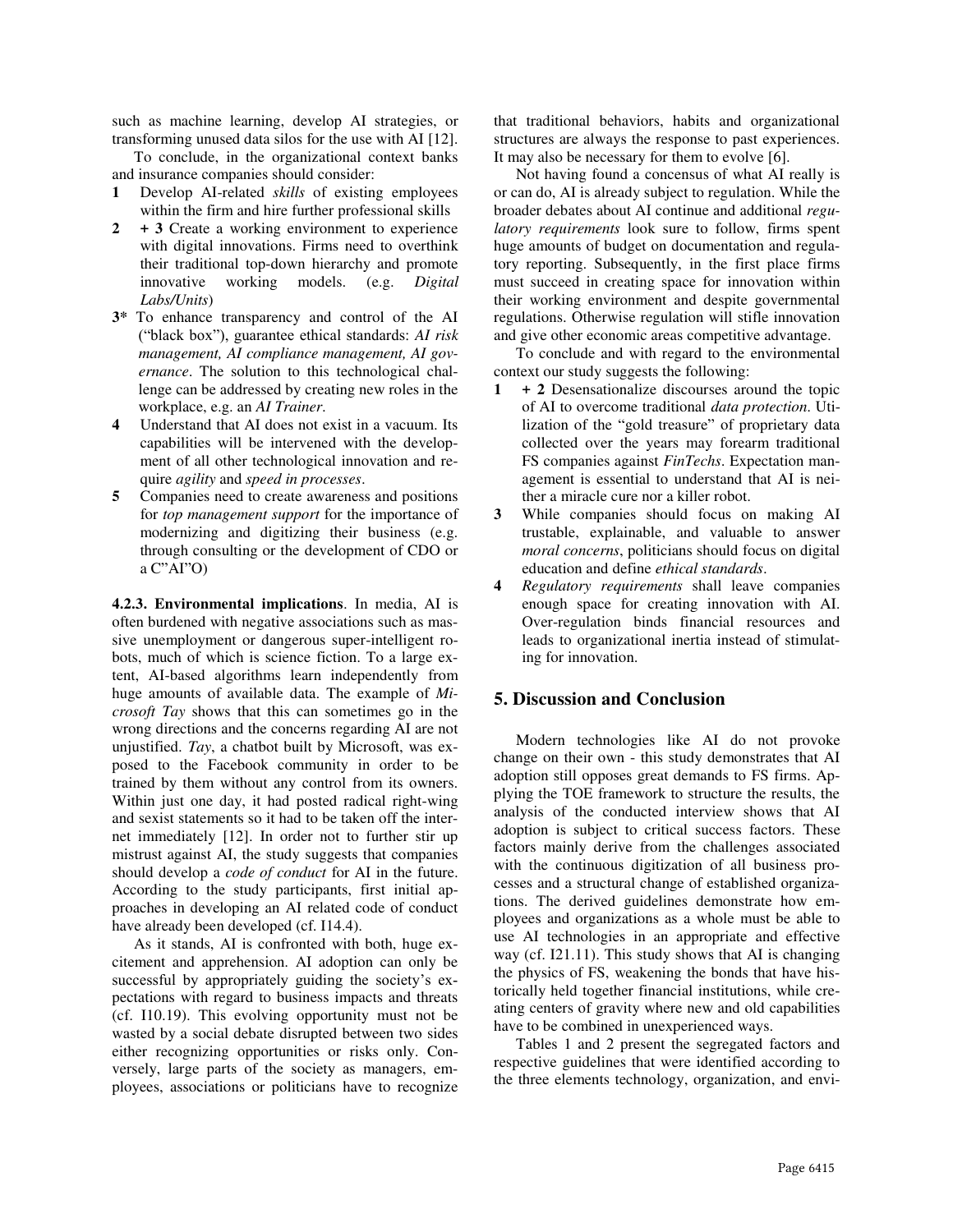ronment. Within the technological context, the study participants suggest complexity of implementation and quality assurance issues as the major obstacles preventing banks and insurance companies from further applying AI in their organizations. This becomes even more relevant since finance institutions attach particular importance to stabile and reliable systems. Outdated IT architectures still complicate the use of AI applications. From an organizational perspective, the study results show a lack in AI related skills and top management support. Due to hierarchical organizational structures, banks and insurance companies miss agility and speed of reaction, which AI supported applications demand. The investigation finds that market regulations and moral concerns are slowing down the pace of AI adoption from an environmental perspective.

A central field of challenges and guidelines are related to data issues, since - more specifically - customer and transaction data are the main resource gained, processed, and maintained in the the FS industry. The study reveals that (mainly traditional) financial institutes still find it difficult to take advantage of this "gold treasure": In contrast to FinTechs, the study finds a majority of companies as still trapped in analogical mindsets. Role definitions supporting AI ("AI trainer") have to be introduced to extant IT job descriptions, in order to take advantage of AI applications. Moral concerns prohibit the use of flexible cloud solutions instead of analyzing a huge amount of proprietary data. Specified AI governance, e.g AI risk and compliance management, helps to contain the feared damage of degenerated "black box" computed AI results. As some interviewees imply, the flood of financial regulations serves as welcome excuse to stay in traditional structures rather than facing the opportunities and necessities derving from the all-encompassing digitization.

Googles announcement from "mobile first" to "AIfirst" as well as the increasing number of AI start-ups indicates that AI possibly transforms the FS industry in the future. Those businesses which fail to adapt and adopt, may find themselves undercut in turnaround times as well as costs and therefore might lose a significant amount of their market share [24]. Currently, AI is a source of both huge excitement and apprehension. AI and machine learning applications show substantial promises but also carry specific risks. Future developments of AI in the finance industry are closely linked to how quickly and sustainably the finance industry succeeds in addressing the challenges described above. Banks and insurance companies have the opportunity to incorporate their traditions and values into the ongoing technological development in order to consolidate their market position in a digital future.

As to any kind of research, this study is subject to limitations. The results derive from 22 interviews. An

increased number may broaden the gained view, since a comparison with other industries may lead to increased validity. Considering the German finance industry, we believe this sample as appropriate indicator for universal results, since the regarded market is the largest in Europe with main influence for the Eurozone [7]. Future research might focus on several use cases or transform our qualitatively gained results into suitable items for further quantitative investigation.

#### **6. Appendix: Research Methodology**

Expanding the range of earlier studies, this analysis involves conducting and examining 22 semi-structured expert interviews in the FS industry (table 3).

| #               | Group         | Role                            | <b>Date/Duration</b> |
|-----------------|---------------|---------------------------------|----------------------|
|                 |               |                                 | (min)                |
| $\mathbf{1}$    | Vendor        | <b>VP Customer Value Sales</b>  | 09/18/2017           |
|                 |               |                                 | 43:21                |
| $\overline{c}$  | Consulting    | <b>Business Manager/Speaker</b> | 09/20/2017           |
|                 | Serv.Provider |                                 | 50:57                |
| 3               | Vendor        | Head of Customer Success,       | 11/08/.2017          |
|                 |               | Portfolio Lead South Ger-       | 39:16                |
|                 |               | many                            |                      |
| $\overline{4}$  | Banking/      | Project Manager Insurance       | 11/13/.2017          |
|                 | Insurance     |                                 | 34:57                |
| 5               | Vendor        | <b>Managing Consultant</b>      | 11/14/2017           |
|                 |               |                                 | 35:22                |
| 6               | Banking/      | Chief Digital Officer Bank-     | 11/14/2017           |
|                 | Insurance     | ing                             | 26:33                |
| $\overline{7}$  | Vendor        | Regional VP FS & Auditors       | 11/14/2017           |
|                 |               |                                 | 29:37                |
| 8               | Banking       | Director.<br>Senior<br>Product  | 11/20/.2017          |
|                 | /Insurance    |                                 | 29:51                |
|                 |               | Manager                         | 11/21/.2017          |
| 9               | Banking/      | Head of Data Engineering        |                      |
|                 | Insurance     | Banking                         | 32:59                |
| 10              | Consulting    | Director Big Data & Ad-         | 11/22/.2017          |
|                 | ServPror      | vanced Analytics FS             | 45:36                |
| $\overline{11}$ | Banking/      | IT Manager Insurance            | 11/22/2017           |
|                 | Insurance     |                                 | 38:26                |
| 12              | Banking/      | <b>CIO</b> Regional State Bank  | 11/28/2017           |
|                 | Insurance     |                                 | 36:36                |
| 13              | Consulting    | <b>FS Technology Consultant</b> | 11/28/2017           |
|                 | Serv.Provider |                                 | 28:52                |
| 14              | Vendor        | Digital Advisor                 | 12/04/2017           |
|                 |               |                                 | 32:07                |
| 15              | Consulting    | <b>Manager CIPS</b>             | 12/05/2017           |
|                 | Serv.Provider |                                 | 19:24                |
| 16              | Banking/      | <b>Project Manager Banking</b>  | 12/05/2017           |
|                 | Insurance     |                                 | 20:29                |
| $\overline{17}$ | Banking/      | <b>Project Manager Banking</b>  | 12/13/2017           |
|                 | Insurance     |                                 | 31:25                |
| 18              | Consulting    | Head of Technology Con-         | 12/14/.2017          |
|                 | Serv.Provider | sulting                         | 20:33                |
| 19              | Vendor        | <b>Account Manager</b>          | 12/14/2017           |
|                 |               |                                 | 29:09                |
| 20              | Consulting    | Senior Manager, AI Lead         | 12/19/2017           |
|                 | Serv.Provider |                                 | 37:40                |
| 21              | Banking/      | <b>Digital Advisor</b>          | 12/20/2017           |
|                 |               |                                 | 27:31                |
|                 | Insurance     |                                 | 01/05/2018           |
| 22              | Banking/      | Head of Digital Transfor-       |                      |
|                 | Insurance     | mation                          | 24:24                |

**Table 3. Interview Data Characteristics**

To understand how AI influences the finance industry, three different target groups were taken into account. (1) The first group consists of leading banks and